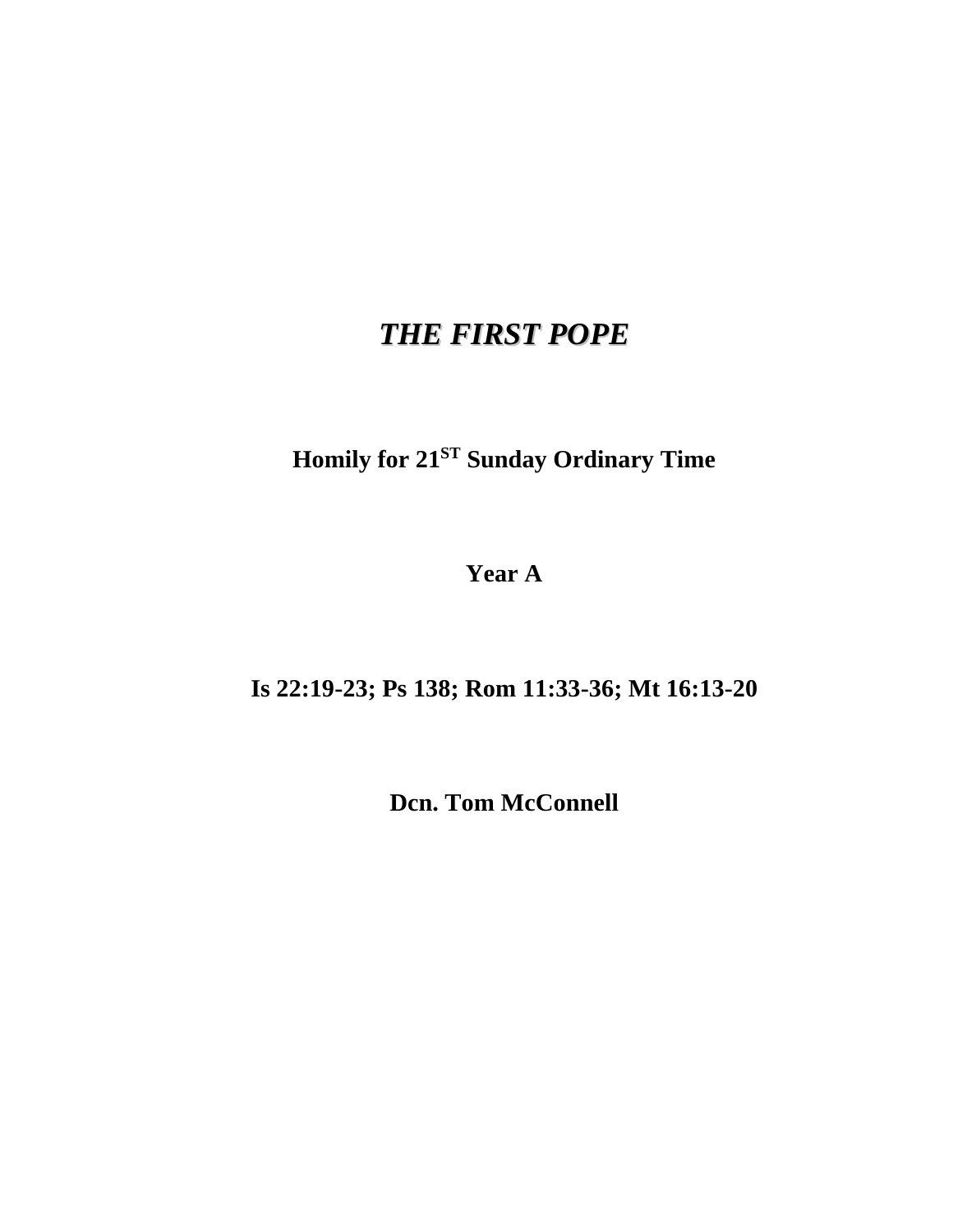**Travel with me today as we trace the footsteps of Jesus and His disciples in the Gospel reading. Our 2-day journey on foot begins at the northern tip of the Sea of Galilee, traverses 30 miles due North over a mountainous trail, and ends in Caesarea Philippi where we find the headwaters of the Jordan River flowing back to the South and emptying into the Sea of Galilee. This pagan town, whose modern name is Banyas, used to be called Paneas, named after Pan, the pagan god of sheep and shepherds.**

**Here we find a huge rock, 500' long and 100' high, where Jesus brought His disciples to teach them. Now Jesus often used props and backdrops with which He could make His point in His teachings. He brought them all the way to that huge rock in Caesarea Philippi so He could use that as a backdrop for His establishing the papacy and naming our first Pope. Jesus uses 3 ingredients in the making of the first Pope: faith—a rock—and a set of keys.**

**The first ingredient…faith…. Today's reading from Matthew 16 is one of the most important passages for Holy Mother Church.**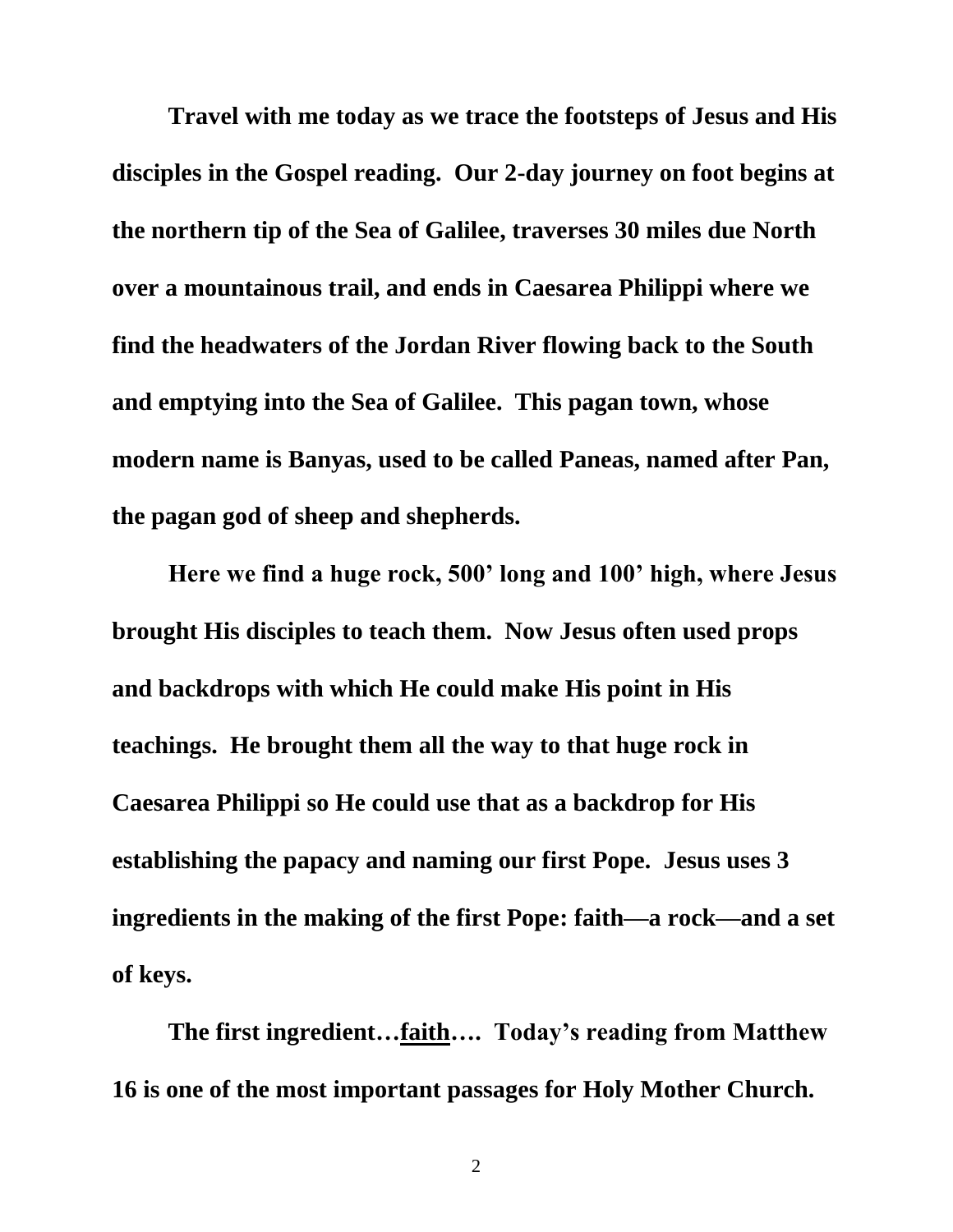**It was there in Caesarea Philippi that Jesus asked His disciples:**

**"***Who do you say that I am?***" It was Simon Peter who answered, not from his own mind—not from flesh and blood—but by a revelation from God: "***You are the Christ [Messiah], the Son of the living God.***"**  [Mt 16:15-16] **Thus, Simon Peter defined Jesus, and it's a definition we still use today, 2000 years later. When Jesus heard Simon Peter's words, He in turn defined Simon Peter by saying: "***You are Rock, [with a capital R] and on this rock [with a little r] I will build My Church.***"** [Mt 16:18]

**The second ingredient…a rock…. Peter's name had always been Simon, but now Jesus gives him a new name. We lose some of the meaning in the English when we say, "***You are Peter, and on this rock I will build My Church***"; but those original listeners would have heard Jesus say: "***You are Kepha, and on this kepha, I will build My Church.***" Peter is the rock; he's the foundation. It's Jesus who is the architect and the builder.**

**Now, this name change was no small matter. In Semitic culture and in the Bible itself, a change of name is a very significant event, redefining a person's purpose and identity. Take Abraham**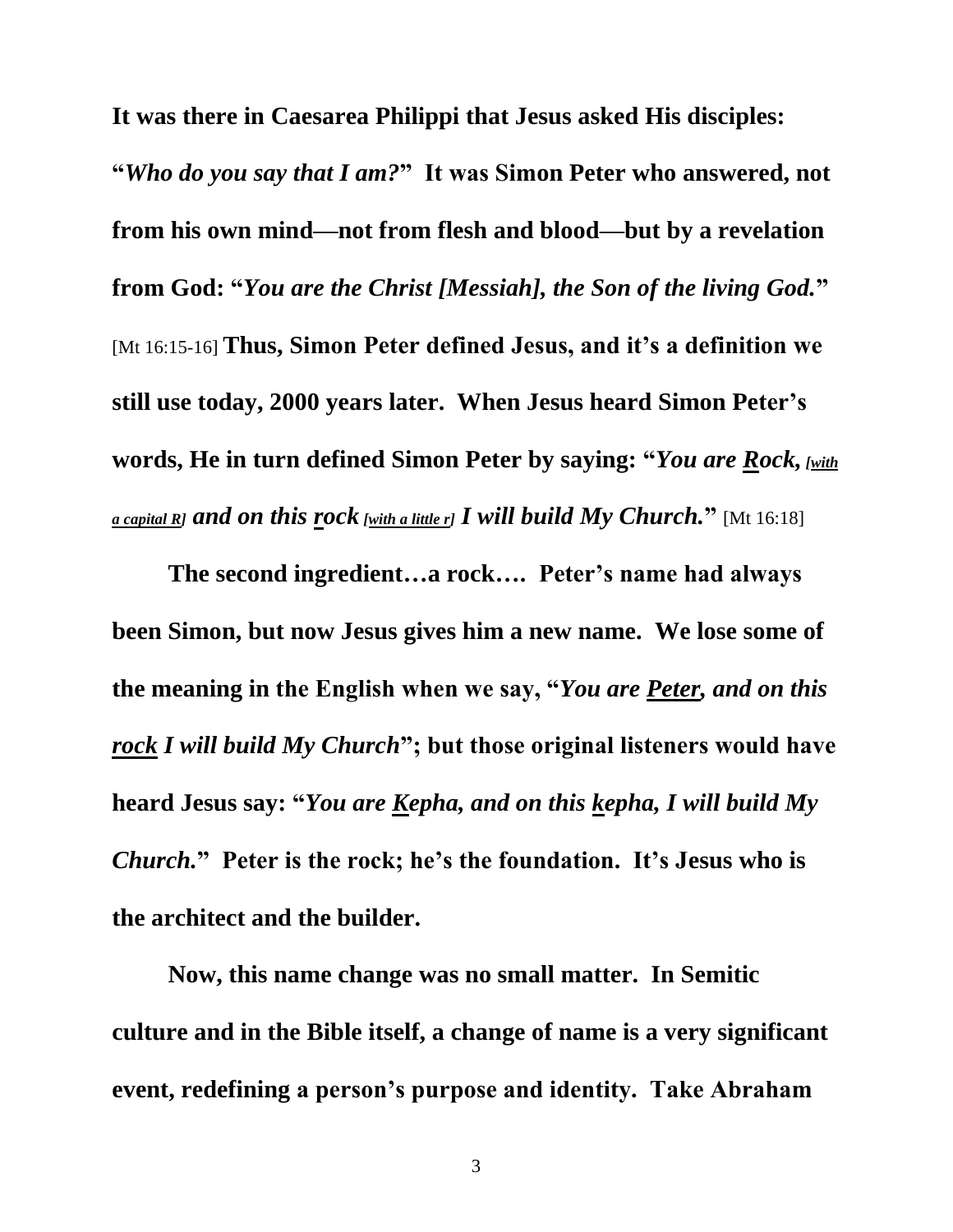**for example. He was called "Abram", which in Hebrew means father. But when he was given the covenant, God changed his name to "Abraham"—the father of nations. A similar meaning is attributed to God's renaming Jacob to Israel after his wrestling match with God, and Saul to Paul on the Damascus Road. So, when Jesus gave Simon the new name, Peter (or foundation Rock), it made a world of difference to the disciples who heard it. It defined who Peter was and determined his role in the Church.**

**OK, back to the huge rock in Caesarea Philippi…at the face of that rock, was a temple, the ruins of which we can still see today. Pagan worship took place there. Behind the pagan temple was a large cave, full of water. The ancient historian, Josephus, tells us that it was a horrible precipice down into the water that appeared bottomless. It was here that the pagans would offer their living sacrifices by hurling them down into this great abyss. Some even viewed this great cave as the "gates of hell". Josephus goes on to tell us in the 1st Century that this temple was built by Herod in honor of**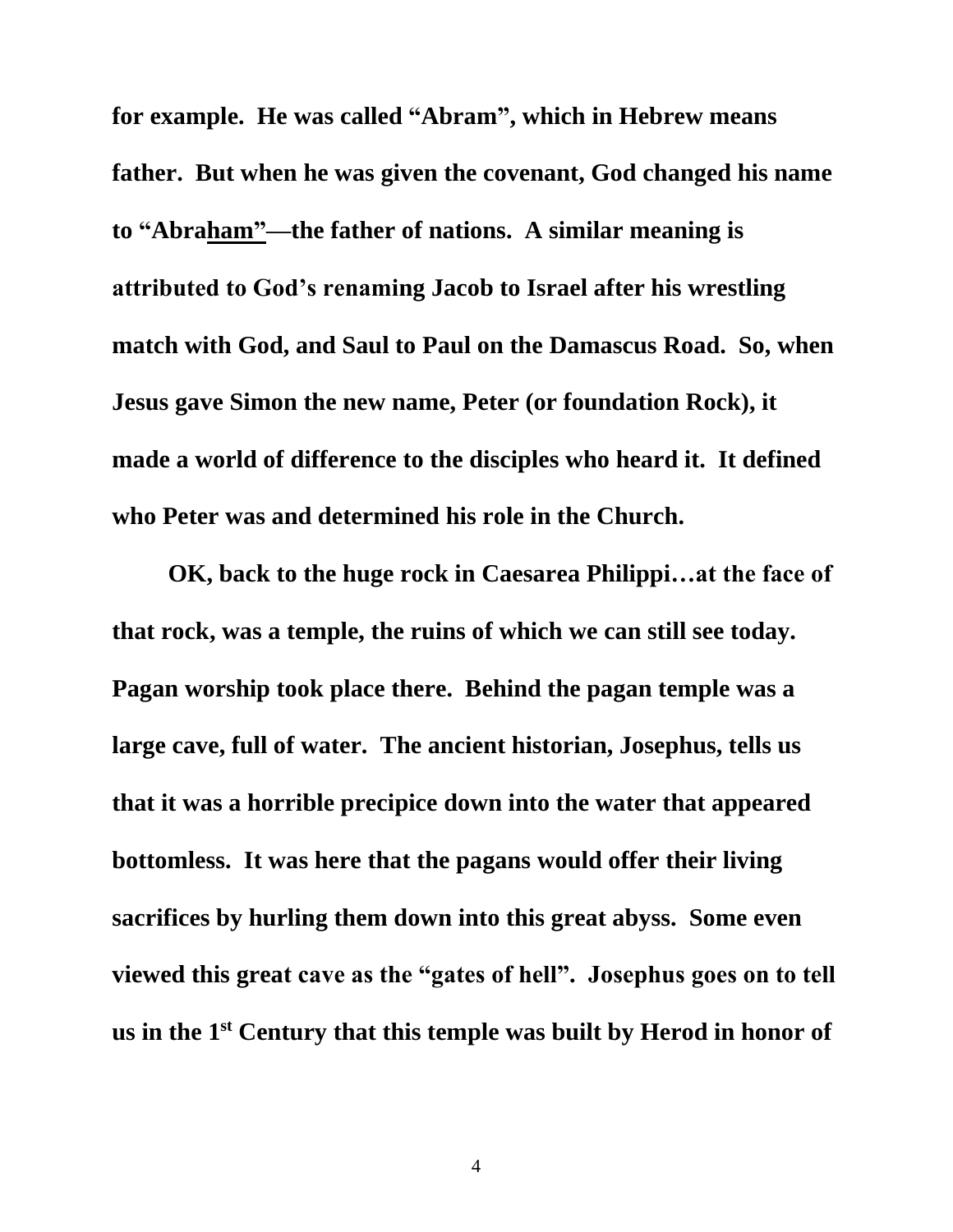**Caesar Augustus, and that Pagans came there to offer sacrifice and claim Caesar as lord.**

**So then, it was in this setting that Jesus proclaimed Peter to be the rock foundation of the Church…and the contrast is clear. Here in Caesarea Philippi is a false temple, built on a false rock, to a false lord. But Jesus says that the true Church is built on the true rock of Peter, and that He, Jesus, the architect and builder, is the true Lord! And His Church, Jesus promises, shall overcome the "gates of hell"!**

**That brings us to Jesus' final papal ingredient—the keys…ah yes, the keys: "***I will give you the keys to the kingdom of heaven.***"** [Mt 16:19] **Jesus chooses the royal language of kings and empires to invoke that particular image of governance for His Church. The "key" to the establishment of the Papacy is found in the "keys"…for you see, he who holds the "keys" holds the authority…in this case the royal authority of Christ Himself, the King of Kings, and the head of the Church.**

**We find precedence in today's OT reading from Isaiah where the Lord gives the keys of the House of David to His new Master of**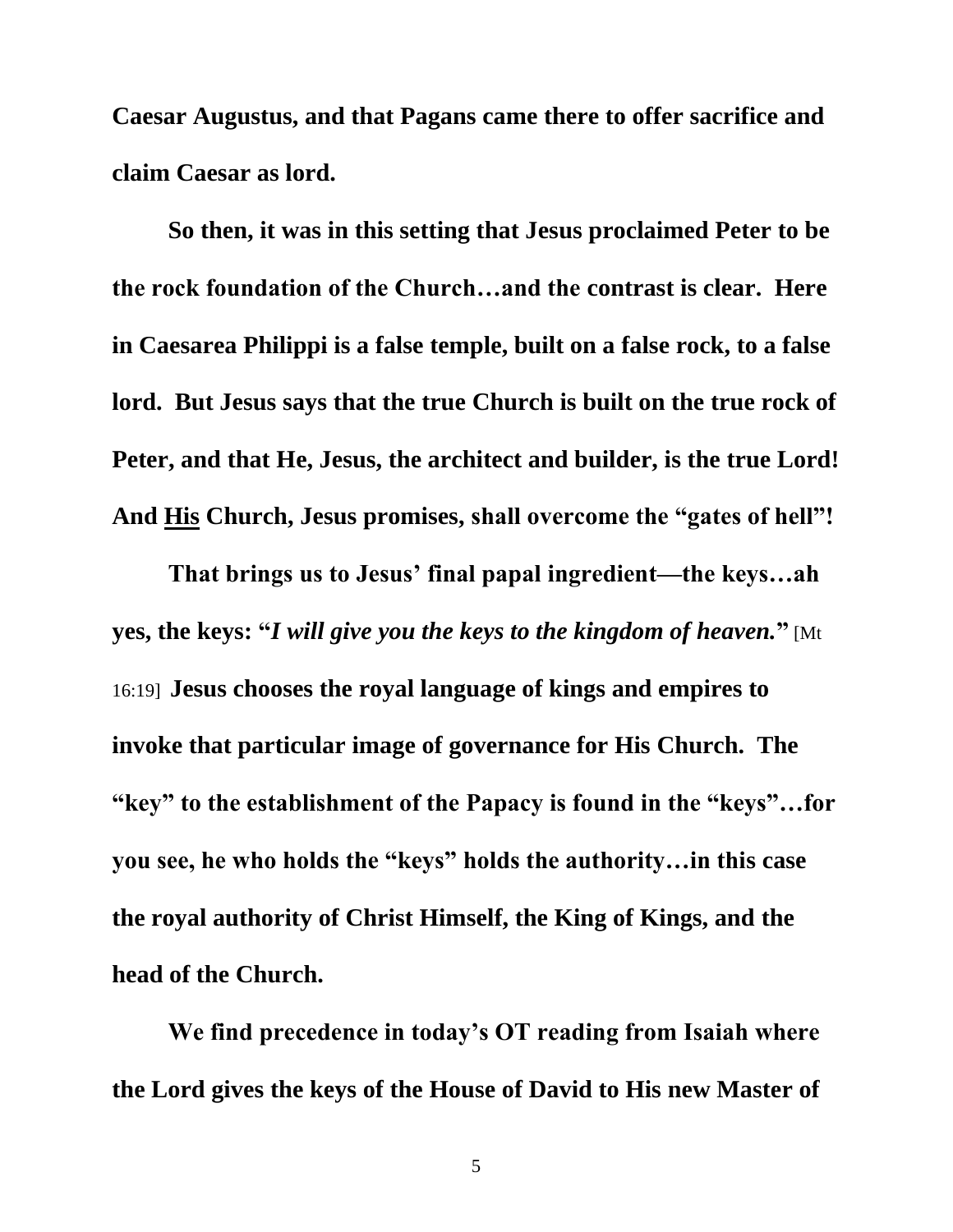**the Palace** [*Eliakim replaces Shebna*]**. In a monarchy, the king would appoint a cabinet of ministers, one of whom would be his prime minister—second in rank to the king himself. Jesus appointed the apostles as His "cabinet" of ministers and St. Peter as His "prime" minister. The symbol of the prime minister's authority from the king was the keys to the king's household, entrusted to him by the king himself. Peter is thus invested with Christ's authority as chief teacher and administrator of the kingdom—the Church. Through St. Peter and his successors, heaven itself governs the Church on earth. The Pope becomes the Vicar of Christ…the holder of the keys.**

**So, we ask, what does all this mean to us here, today? Well, as we approach the table of the New Covenant spread before us, we can do five things: First, we can be assured that our Church is being governed as Jesus intended Her to be…with His authority, exercised in brotherly service, invested in our bishops and their head, the Bishop of Rome, who's seated in the office of St. Peter. We can then pray earnestly and fervently for our Pope and all** 

6